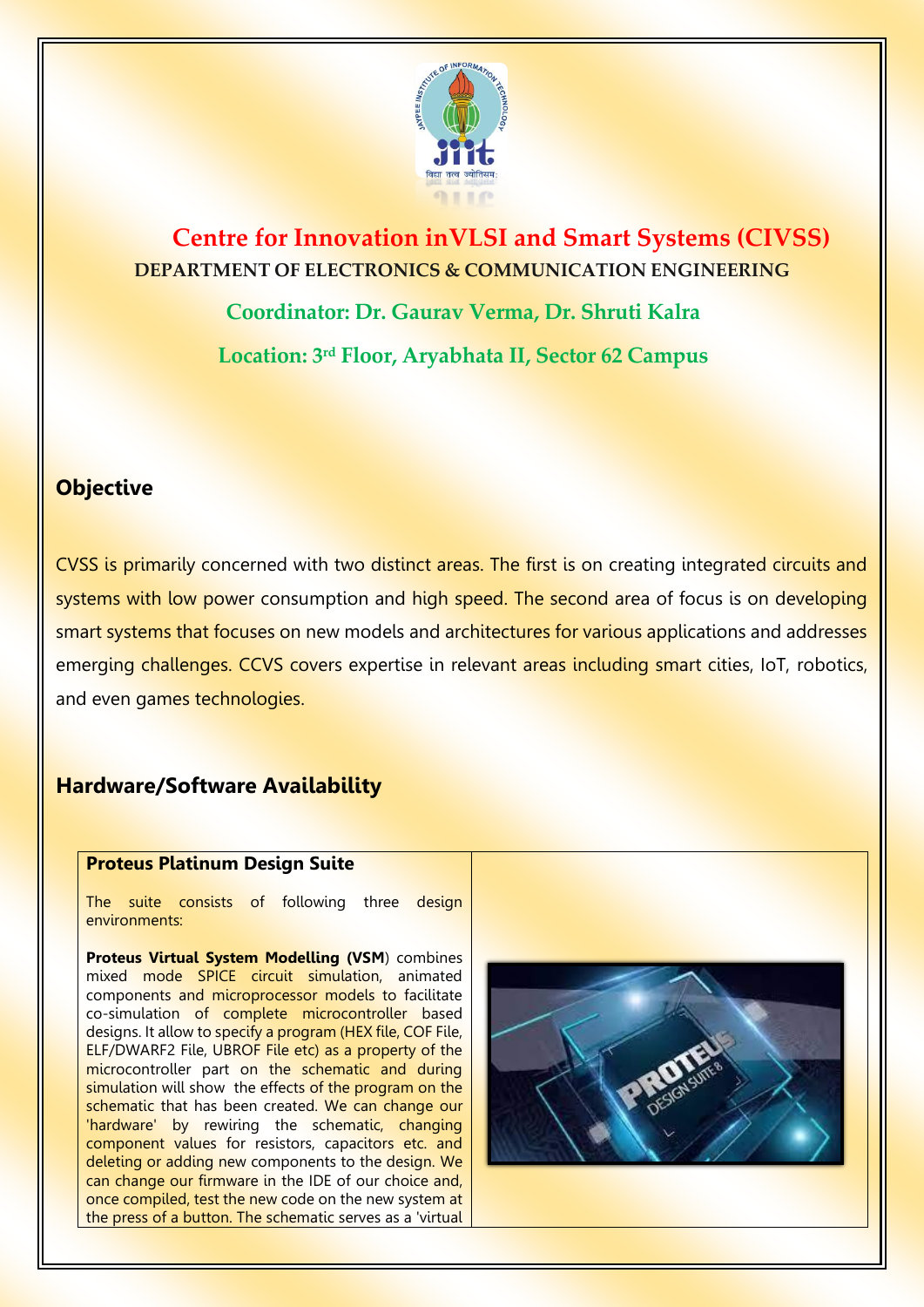prototype' for the firmware and it's quick and easy to make changes to either.

**Proteus PCB design** combines the ISIS schematic capture and ARES PCB layout programs to provide a powerful, yet easy to use suite of tools for designing printed circuit board. Whilst the ARES package can be used as a 'computerized light box', the usual approach is to draw the circuit diagram in ISIS, and then to create a PCB from it using ARES. The net list integration between the two packages ensures that the connectivity of the PCB exactly matches that drawn on the schematic.

**Proteus Visual Designer (IOT Builder)** combines world class Proteus VSM simulation with an easy to use flowchart editor and a gallery of virtual hardware to provide a truly integrated and intuitive development environment for **Arduino and Raspberry Pi**. The peripheral gallery makes hardware design easy. Simply add a shield or sensor from the gallery and Visual Designer will automatically place the correct circuitry on the Proteus schematic for us and add some simple methods to Visual Designer that allow us to control the hardware. The software is then designed as a flowchart so we can easily drag and drop these methods along with decisions, delays and assignments to drive the hardware. Compile and simulate at the press of the button, making use of our renowned simulation and debugging technology to watch your design come to life on screen. Finally, transfer to the physical hardware with a single mouse click and see it working first time in the real world.

#### **LPKF ProtoMat E44 PCB Machine**

LPKF ProtoMats are global standards in precision, flexibility, and user-friendliness. LPKF circuit board plotters are utilized for indispensable fast in-house production of PCBs – for quantities ranging from one offs for development projects to small batches. They are ideal for high-capacity, analog, digital, RF, and microwave applications. Made in Europe: for over three decades now, LPKF circuit board plotters have served as a benchmark in the milling, drilling, and contour milling of PCBs. Following are its key features:

Protective housing: The ProtoMat housing makes processing especially comfortable. It seals the working chamber off from the environment and reduces noise emissions.

Circuit board plotter spindles: The LPKF ProtoMats come with different milling spindles that rotate at speeds of 30000 RPM to 100000 RPM (controlled). A high spindle speed enables faster processing, increases resolution, and improves side wall quality.

Camera system: With the integrated registration camera system, the LPKF ProtoMats achieve a precision of  $\pm 20$ µm for processing of double-sided PCBs with fiducial marks. A camera increases this precision even more: it detects registration marks or geometric features of the board and automatically adjusts the milling width – for fully automated processing.





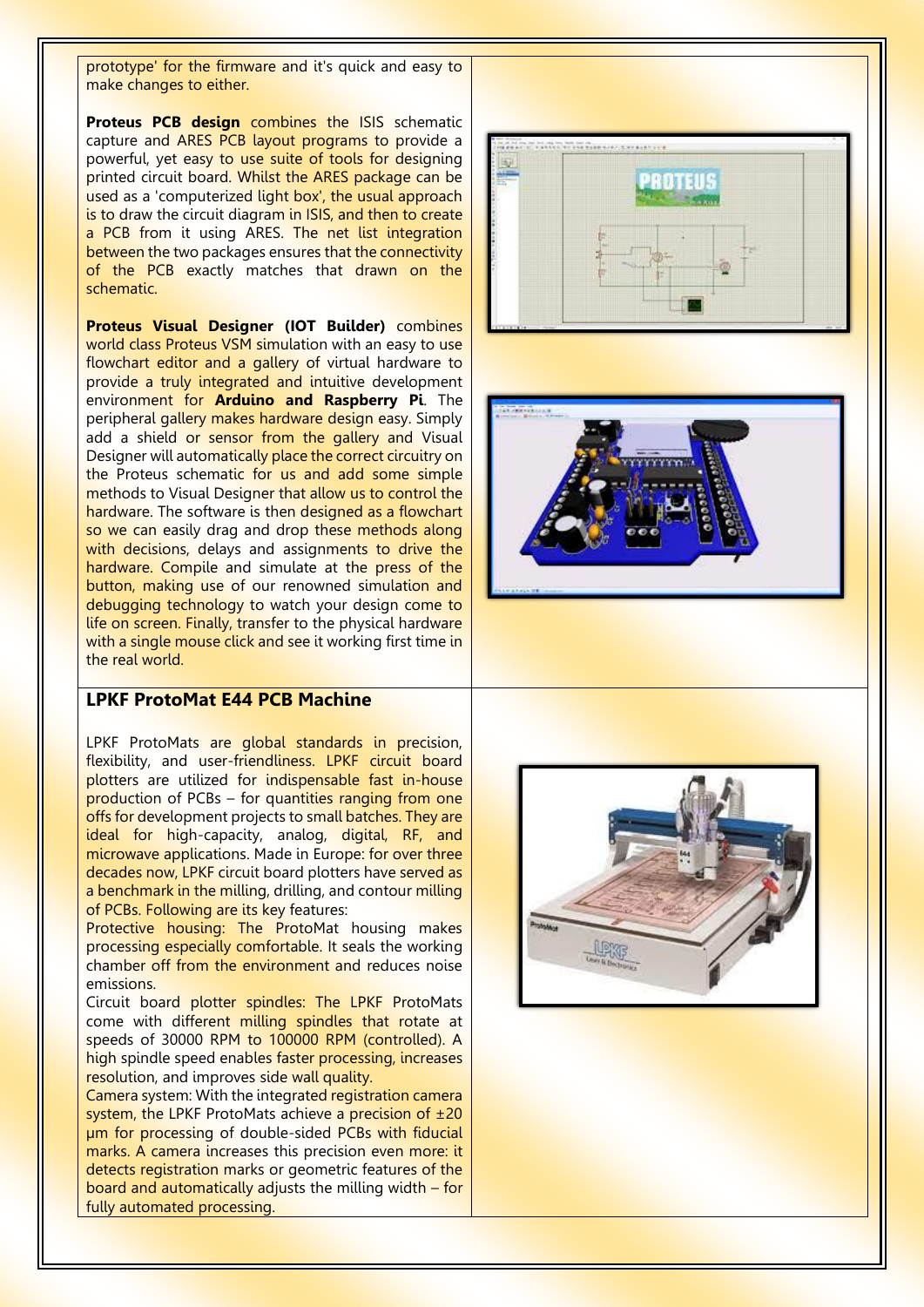Vacuum table: The integrated vacuum table facilitates processing of flexible materials and securely holds small workpieces down on the working surface.



### **3D printer for PCB packaging**

The machine can print the minimum feature of 1mm and the maximum size that can be printed in the machine is of 230mm\*230mm\*230mm in X,Y and Z direction. Following are its key feature:

- The Machine is completely indigenous and is designed and manufactured in India.
- Machine has 2 nozzles which make it efficient for printing complex to complex designs.
- Machine nozzles have the heating temperature upto 300 degrees C which makes it compatible for printing several materials with basic of ABS and PLA and higher end materials including Nylon and Carbon fibre.
- Machine is sturdy with complete metal body.
- Machine is completely a closed box to maintain proper temperature.
- Machine has a heating glass platform/print bed with the maximum heating temperature of 150 degrees C.